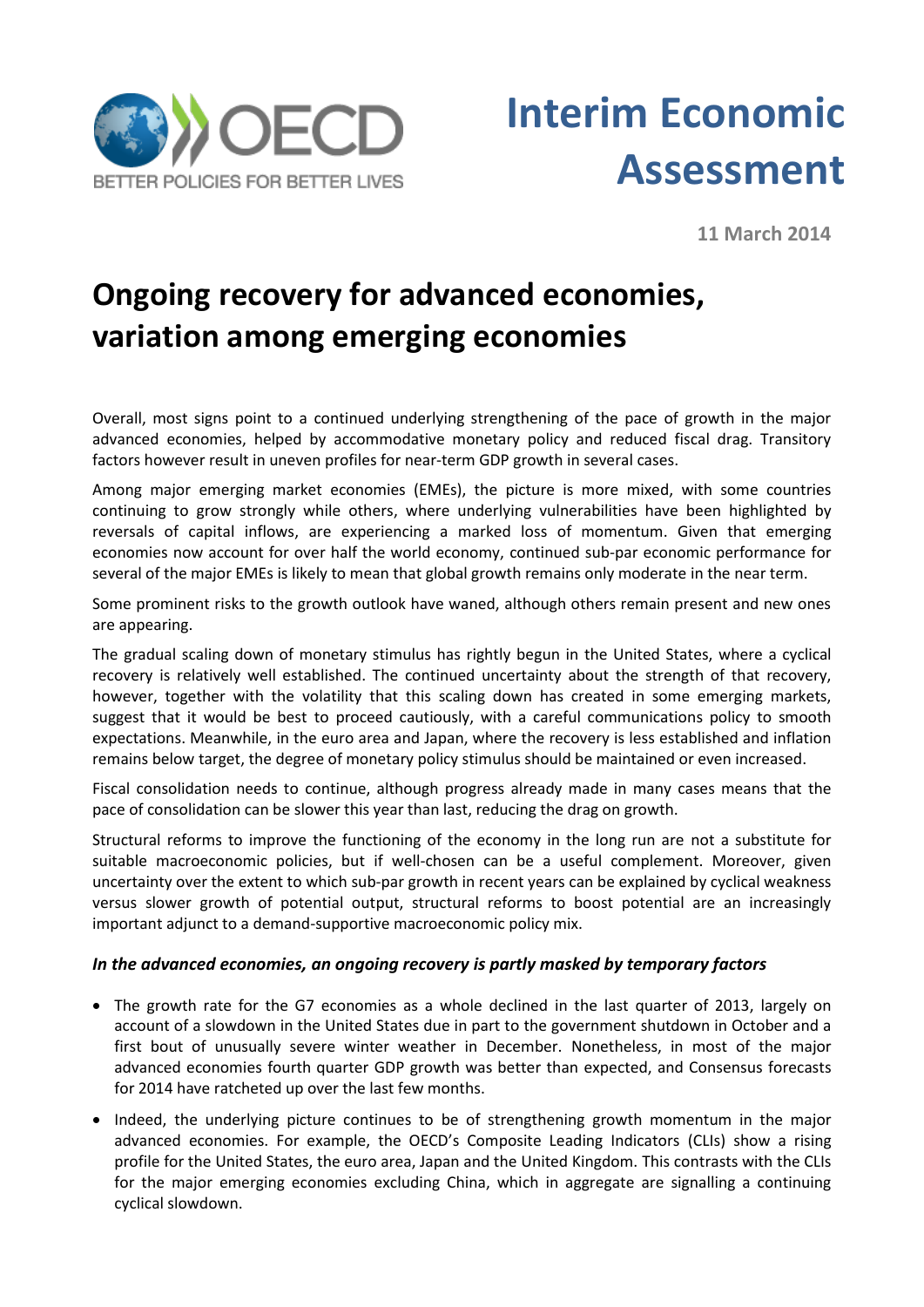

Note: Long-term average=100.

1. Weighted average of Brazil, Russia, India, Indonesia and South Africa, where weights are 2005 GDP at USD PPP. Source: OECD Main Economic Indicators database.

 The pick-up in growth in the major advanced economies has been reflected in an acceleration of world trade volumes, after an extended period of unusually sluggish growth. This may signal a rebound in business investment, which has also been weak in recent years, as investment is relatively tradeintensive.



**World merchandise trade volumes**  *Annualised 3-month moving average growth*

Source: CPB World Trade Monitor.

 Growth in the advanced economies continues to be supported by easy financial conditions. The OECD's Financial Conditions Indices, which take into account changes in the exchange rate and short- and longterm interest rates as well as the change in credit availability, corporate bond spreads and household wealth, increased substantially in the United States, the euro area and Japan from late 2011 through about mid-2013. They have stayed at high levels since then, though with some retracement in the euro area in recent months, mainly reflecting appreciation of the euro.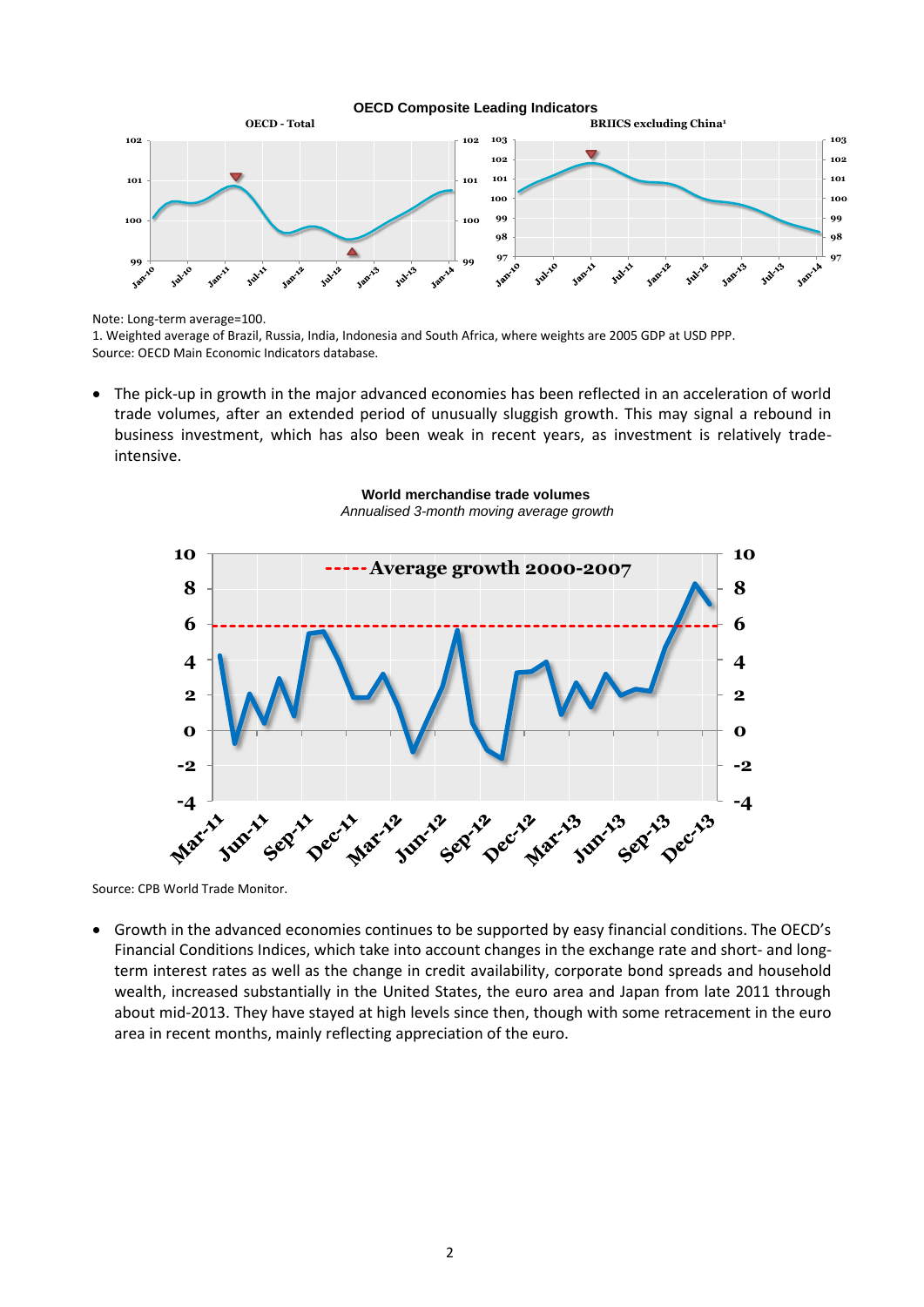

Note: A unit increase in the index implies an easing in financial conditions sufficient to produce an average increase in the level of GDP of 0.5-1% after 4-6 quarters.

Source: Datastream; OECD Economic Outlook 94 database; and OECD calculations.

 While activity in the euro area appears to be improving, so far it is doing so later and at a slower pace than in the other major economies. Notably, while unemployment has been falling elsewhere, it has remained flat at stubbornly high levels in the euro area.



Note: Monthly data for Japan, the United States and the euro area, rolling 3-month average for the United Kingdom. Source: OECD Short Term Labour Market Statistics; Eurostat; Office for National Statistics.

• Inflation dynamics also highlight the relative weakness of demand in the euro area. While Japan appears finally to be exiting from deflation and inflation in the United States is likely to edge back up towards the 2% range as the output gap closes, inflation in the euro area has fallen further below target and is likely to stay very low for an extended period, given that an economic recovery is just getting underway. Moreover, inflation is close to zero in many euro area member countries and negative in a few, with deflation threatening to take hold in a number of the countries in the periphery. Differential inflation rates are to be expected as part of the adjustment of current account balances, but it would be less costly if it were achieved with positive inflation throughout the euro area.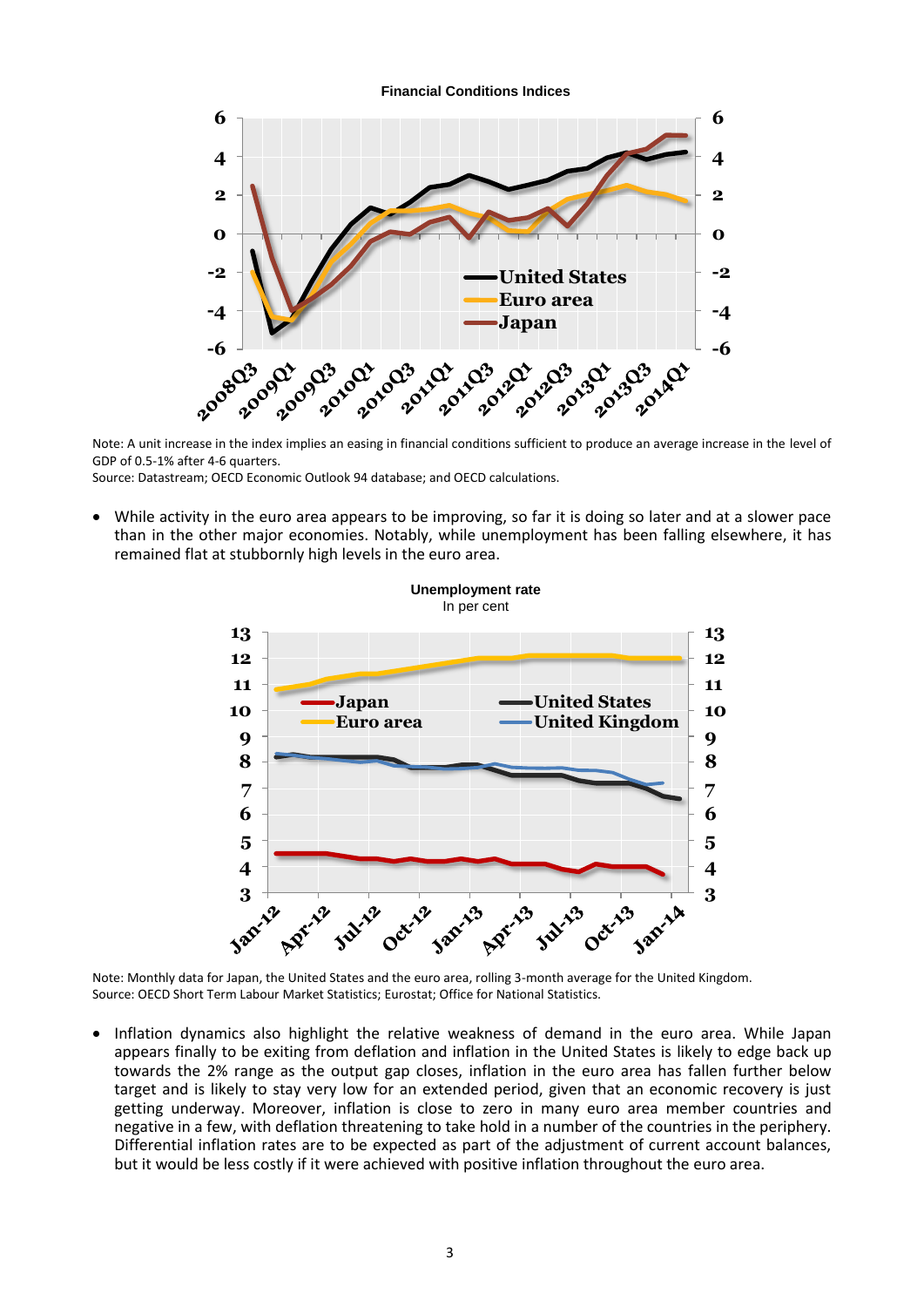

Note: Headline HICP for the euro area, headline CPI for the United States and Japan. Source: OECD, Main Economic Indicators database; OECD, Economic Outlook database; Eurostat; and OECD calculations.

- In Japan, the first year of Abenomics yielded a welcome rebound in GDP, but the necessary fiscal consolidation which gets under way in earnest this year is likely to exert a drag on growth in the near term and result in an uneven quarterly growth pattern. In particular, the hike of the consumption tax rate on April  $1<sup>st</sup>$  is pulling up activity in the current quarter as consumers bring forward purchases, but is likely to be followed by a contraction in the second quarter, and a recovery thereafter.
- The United States and Canada are both also expected to experience an uneven pattern of growth in the near term, owing in part to the disruptive effect of repeated episodes of severe winter weather. A number of activities were restrained by the storms and cold temperatures, which is likely to depress first quarter GDP, with some bounceback effect in the second quarter in the absence of further negative shocks.
- The one-off factors in North America and Japan have the effect of masking a continuing underlying recovery among the major advanced economies as a whole.

|                          | <b>2013Q3</b> | 2013Q4 | 2014Q1 | 2014Q2       |
|--------------------------|---------------|--------|--------|--------------|
| <b>United States</b>     | 4.1           | 2.4    | 1.7    | $[3.1]^{*}$  |
| <b>Japan</b>             | 0.9           | 0.7    | 4.8    | $[-2.9]^{*}$ |
| Germany                  | 1.3           | 1.5    | 3.7    | 2.5          |
| France                   | $-0.2$        | 1.2    | 0.7    | 1.0          |
| <b>Italy</b>             | $-0.1$        | 0.5    | 0.7    | 0.1          |
| <b>United Kingdom</b>    | 3.4           | 2.9    | 3.3    | 3.3          |
| Canada                   | 2.7           | 2.9    | 0.5    | $[2.4]^{*}$  |
| <b>G7</b>                | 2.8           | 2.0    | 2.2    | 2.0          |
| Euro area 3 <sup>1</sup> | 0.5           | 1.2    | 1.9    | 1.4          |

#### **Indicator-based forecasts for GDP growth in the major economies** Annualised quarter-on-quarter growth, in per cent

Note: Based on GDP releases and high-frequency indicators published by 10 March; seasonally and in some cases working-day adjusted. See Appendix for underpinnings and status of the indicator model projections.

1. Weighted average of Germany, France and Italy.

\* All numbers based on OECD indicator model, except for the United States, Japan and Canada, where the numbers for 2014 Q2 are from the November 2013 Economic Outlook, owing to one-off factors that cannot be captured by the model. Source: OECD Interim Forecast.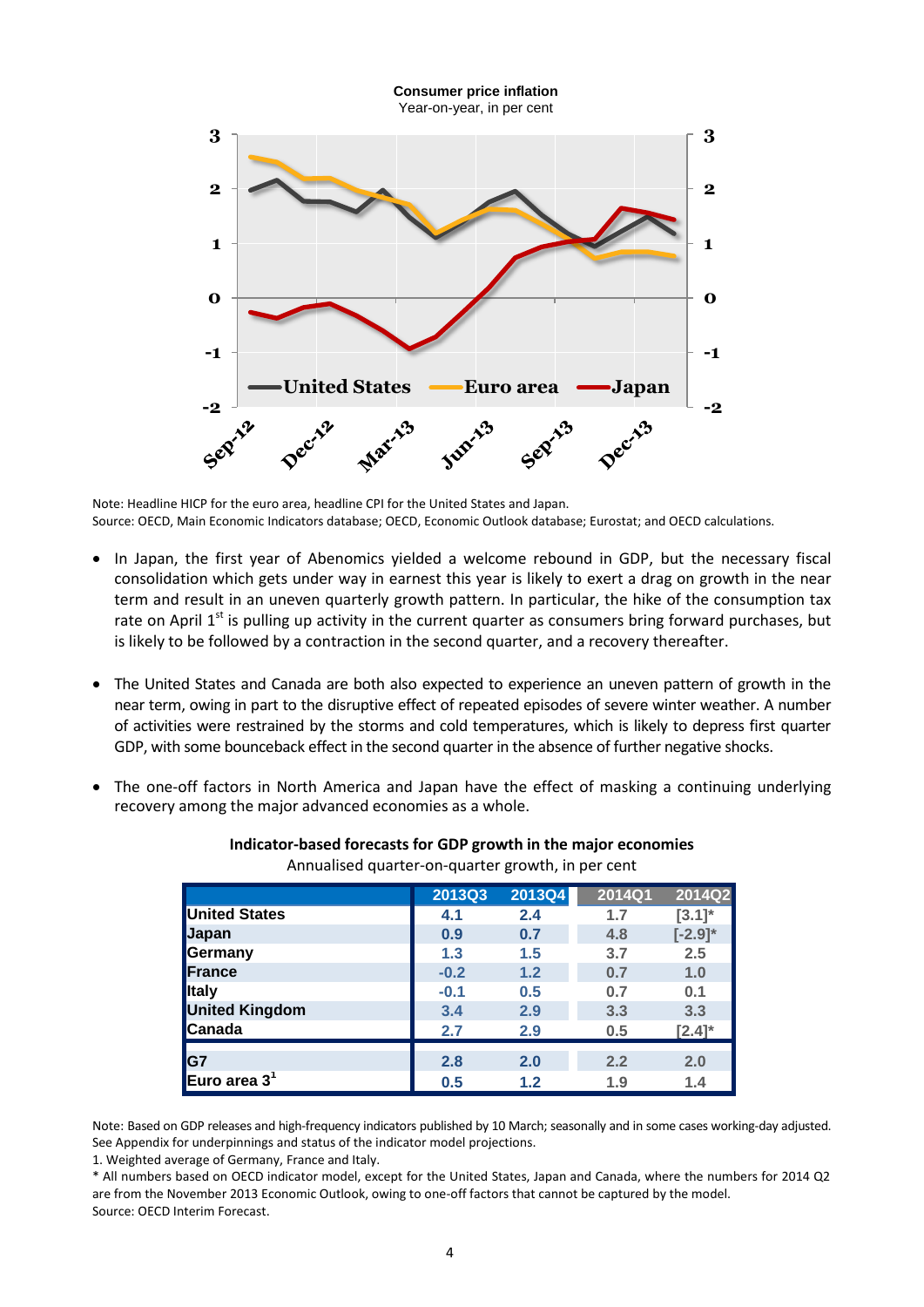The projections suggest that growth for the major advanced economies in the first half of 2014 will be somewhat slower than in the second half of 2013, but much improved from the sluggish rates of late 2012 and early 2013. In the absence of the one-off factors, it is likely that the profile of G7 growth would have been more consistent with the strengthening that we see as ongoing through this year and next.



**G7 real GDP**

Source: OECD Main Economic Indicators; OECD interim projections.

#### *The outlook is, as ever, beset with risks, although some previously prominent ones have eased*

- Compared to the previous OECD *Economic Outlook,* released in November 2013, some salient risks have diminished. In the United States, political wrangling over the financing of government operations and the federal government debt ceiling has subsided. Generally positive surprises on GDP outcomes in advanced economies in the fourth quarter, combined with mostly favourable financial market developments, have improved the outlook for stressed banking systems, especially in Europe. And there has been some further progress on structural and financial reforms.
- Nonetheless, some long-standing risks remain. Japan is only just beginning to confront its daunting fiscal challenges, fragilities in the euro area are still acute, and the possibility persists of a sharp slowdown in China driven by balance sheet effects. In addition, the adjustment of monetary policy in advanced economies as the cycle progresses continues to pose a risk to stability in some emerging economies, and crises there could spread and in turn exert a drag on growth in advanced economies.
- The initial effect on EMEs of the decision of the United States Federal Reserve in December to begin tapering its asset purchases was limited, but turmoil flared up in late January, leading to currency weakness and falling bond and equity prices. In some cases (Turkey, South Africa, Brazil, India), central banks found themselves forced to tighten policy in order to stem capital outflows.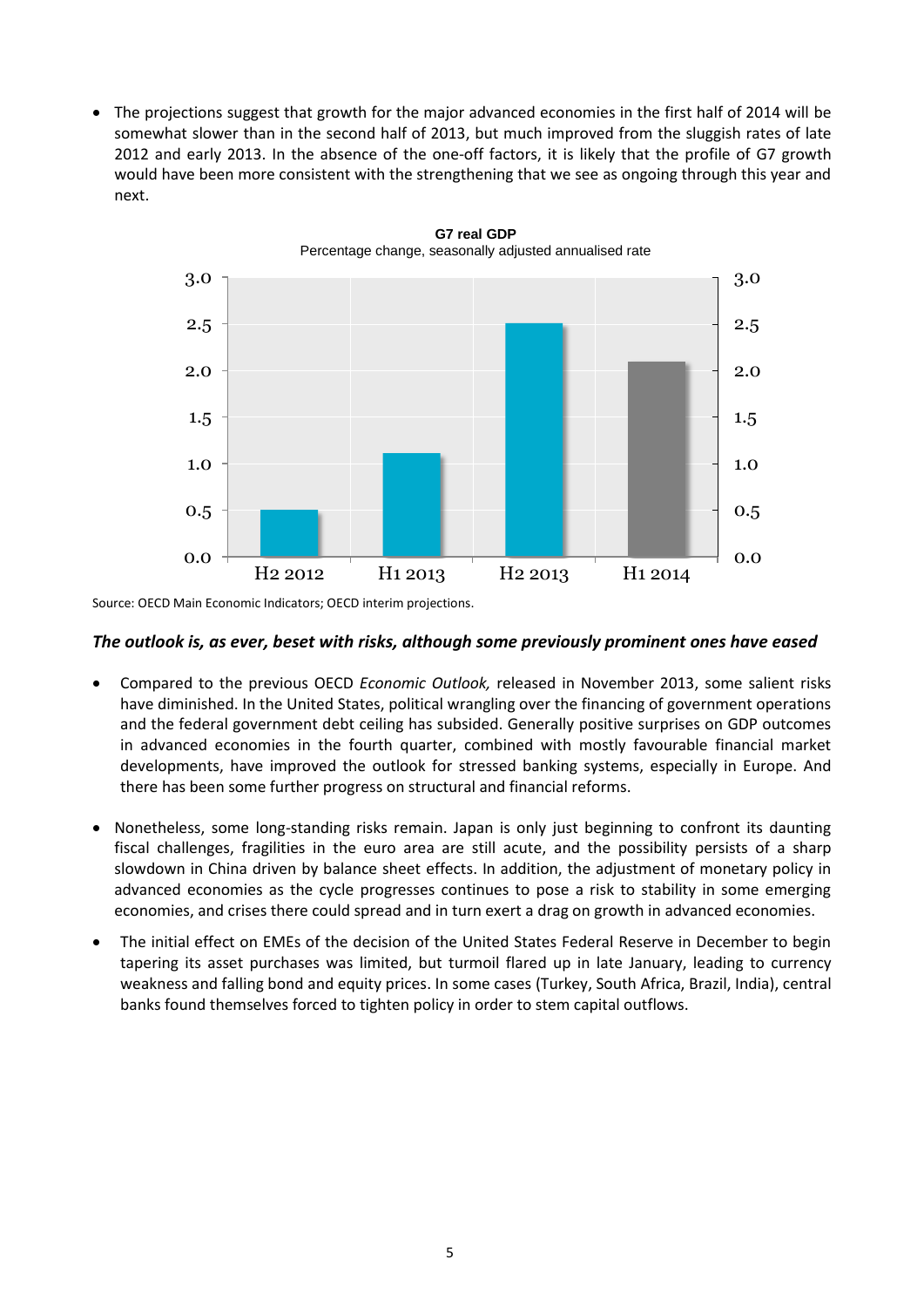#### **Financial market pressures on emerging economies in January 2014**<sup>1</sup>



- The January volatility episode was more limited than the financial market turmoil in the summer of 2013 after the Federal Reserve raised the possibility of an earlier-than-expected tapering of asset purchases. The Federal Reserve has subsequently refined the communication of its policy with a view to avoiding disruptive surprises. However, as the scaling down of monetary accommodation proceeds in the United States, and with increased financial market scrutiny of vulnerabilities in EMEs, there remains a risk that the financial market volatility and strong capital outflows in recent months in some emerging economies could again intensify, exerting an additional drag on growth. High levels of debt built up during recent years increase the vulnerability to financial shocks.
- One new risk relates to the dip in momentum in the United States economy, with a number of indicators faltering in late 2013 and early 2014. While part of this weakness is related to the unusually severe weather and should be reversed, it is unclear to what extent less transitory factors are also at play. At least part of the weakness in home sales, for example, appears to be related to the rise in longterm interest rates over the last year. In addition, if the recent economic weakness were to durably depress confidence, it could undermine the recovery.



Source: OECD Main Economic Indicators database.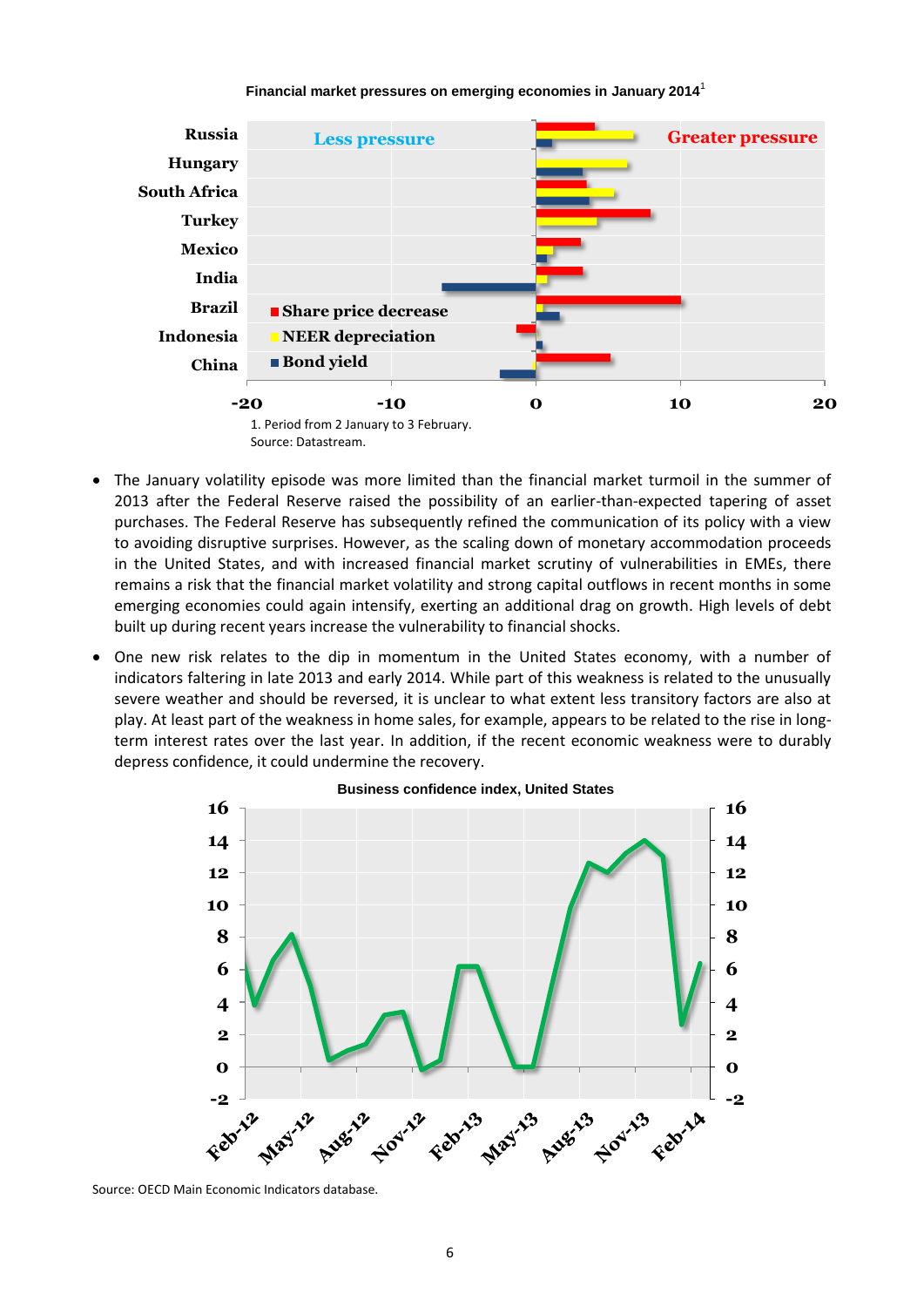### *A demand-supportive macroeconomic policy mix is still needed in advanced economies*

- Overall, the recovery underway in the advanced economies is still in its early stages and needs nurturing via an accommodative policy mix, although divergences in recovery speeds and inflation prospects call for differing policy stances in the major OECD areas.
- Given the more advanced recovery in the United States, the scaling down of quantitative easing has begun, and a gradual withdrawal of monetary stimulus should be carried out over the coming two years. In Japan and the euro area, however, supportive monetary conditions must be maintained, with a possible need for further stimulus.
- In most major advanced economies, high and still-rising government debt burdens mean that fiscal consolidation should continue. In the United States and the euro area, however, the considerable progress already made means that consolidation can slow this year relative to 2013. By contrast, Japan is faced with the need to implement steady consolidation for a number of years in order to restore fiscal sustainability.

## *Volatile capital flows are likely to continue to create policy dilemmas in some EMEs*

- In China, growth is around trend and inflation is well contained, but monetary and macroprudential policy need to restrain credit growth, which would help address the growing vulnerability of the financial system. Further interest rate liberalisation, in particular for household deposits, is also called for. Fiscal policy in China is broadly neutral. As rightly recognised in the 3<sup>rd</sup> Plenum report, the central government needs to impose harder budget constraints on local governments, improve transparency and better monitor local government spending.
- Other EMEs are typically more exposed to swings in capital flows and exchange rate pressures, and in some cases these pressures may force a tightening of monetary policy to keep inflation expectations anchored, even where growth is weak. In a few cases it may be possible to ease fiscal policy to offset the contractionary effect of tighter monetary policy, but some EMEs are constrained by the need to reduce budget deficits.

### *Structural reforms could make a major contribution to strengthening growth and stability*

- In both advanced and emerging economies there has been a growth slowdown since the crisis, which appears to reflect a combination of cyclical weakness and structural deficiencies. Moreover, the two are not neatly separable, with unemployment created by cyclical slowdowns at risk of becoming permanent, requiring structural policy measures for it to be fully reversed. Structural policy failings, notably as regards the regulation of the banking system, mean that vulnerabilities to financial instability remain. Progress in these areas has become increasingly pressing.
- One important initiative in 2014 will be the asset quality review and stress tests to be conducted in the euro area. It is essential that these exercises be seen as credible and be followed up so as to restore confidence in the financial system and facilitate renewed credit growth.
- Growth-friendly structural policies can help to invigorate investment, revive trade growth and drive innovation via stronger competition. The OECD's *Going for Growth* exercise identifies five structural policy priorities for each country every two years. Indices of the responsiveness of OECD countries and the BRIICS to these priorities suggest that most countries could do much more to boost their long-term growth rates. Some countries, notably those under most pressure during the global crisis, have had high responsiveness rates, but on average, OECD economies have taken significant action on only about one third of *Going for Growth* priorities in 2012-13.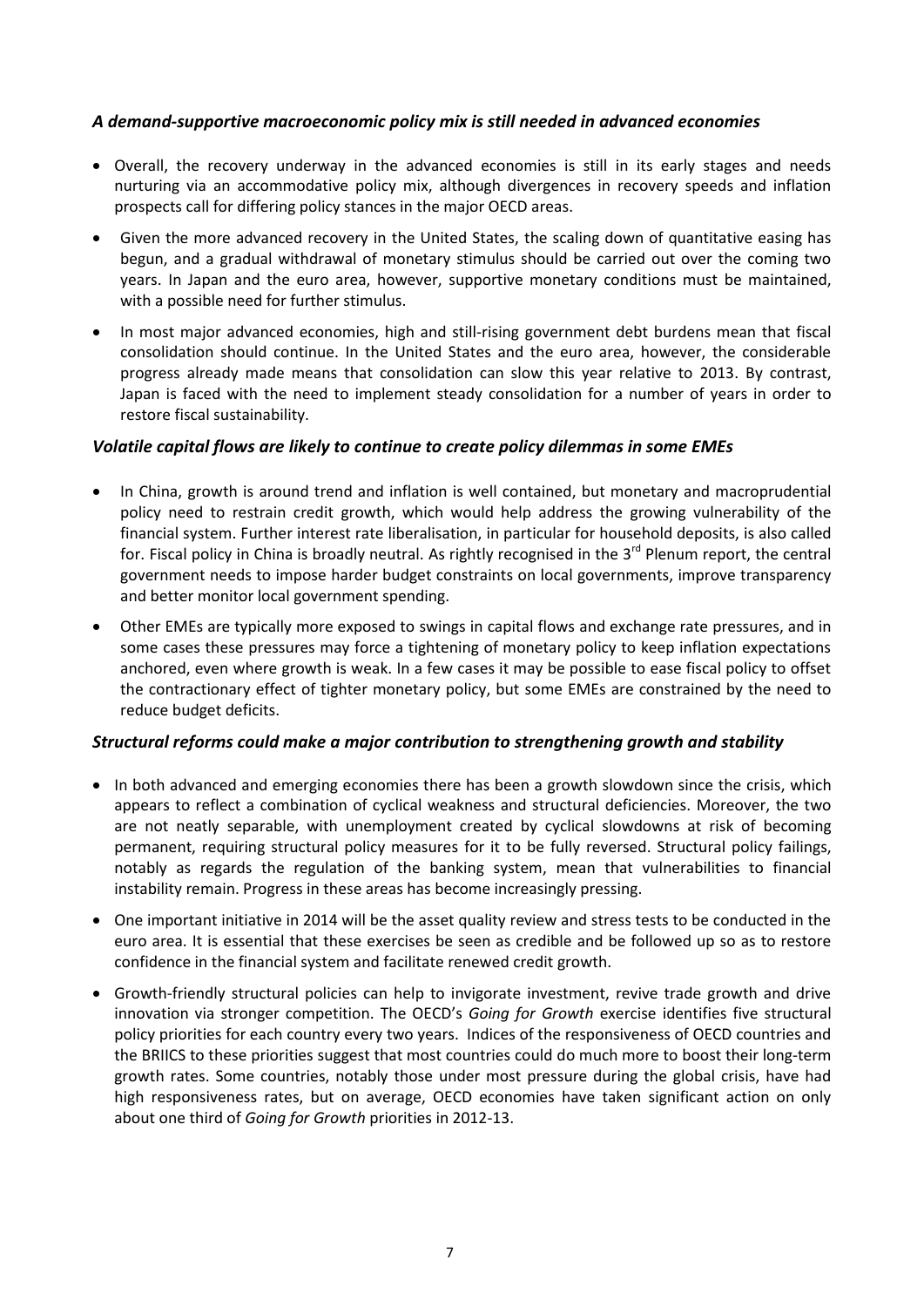#### **Responsiveness to Going for Growth priorities** Responsiveness rate, 2012-13



Note: Responsiveness rates are calculated as the share of priority areas in *Going for Growth* in which 'significant' action has been taken. The euro area and OECD rates are calculated as unweighted averages. OECD countries are shaded in blue, non-OECD countries are in yellow, and the OECD average is in red.

Source: OECD calculations based on *Going for Growth* 2014.